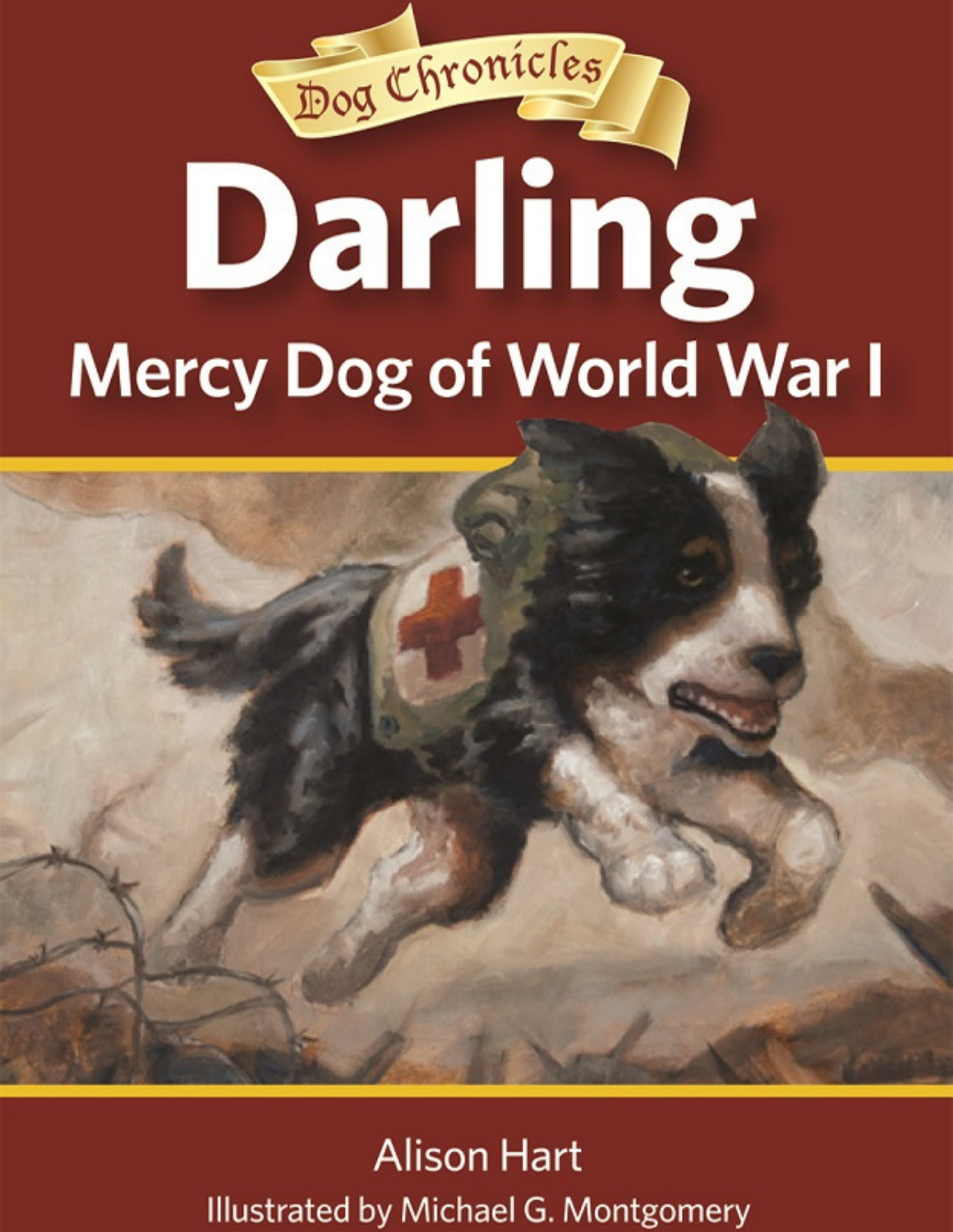Darling Mercy Dog interior proof\_Layout 1 6/10/13 1:38 PM Page 1

# **Darling**

## **Mercy Dog of World War I**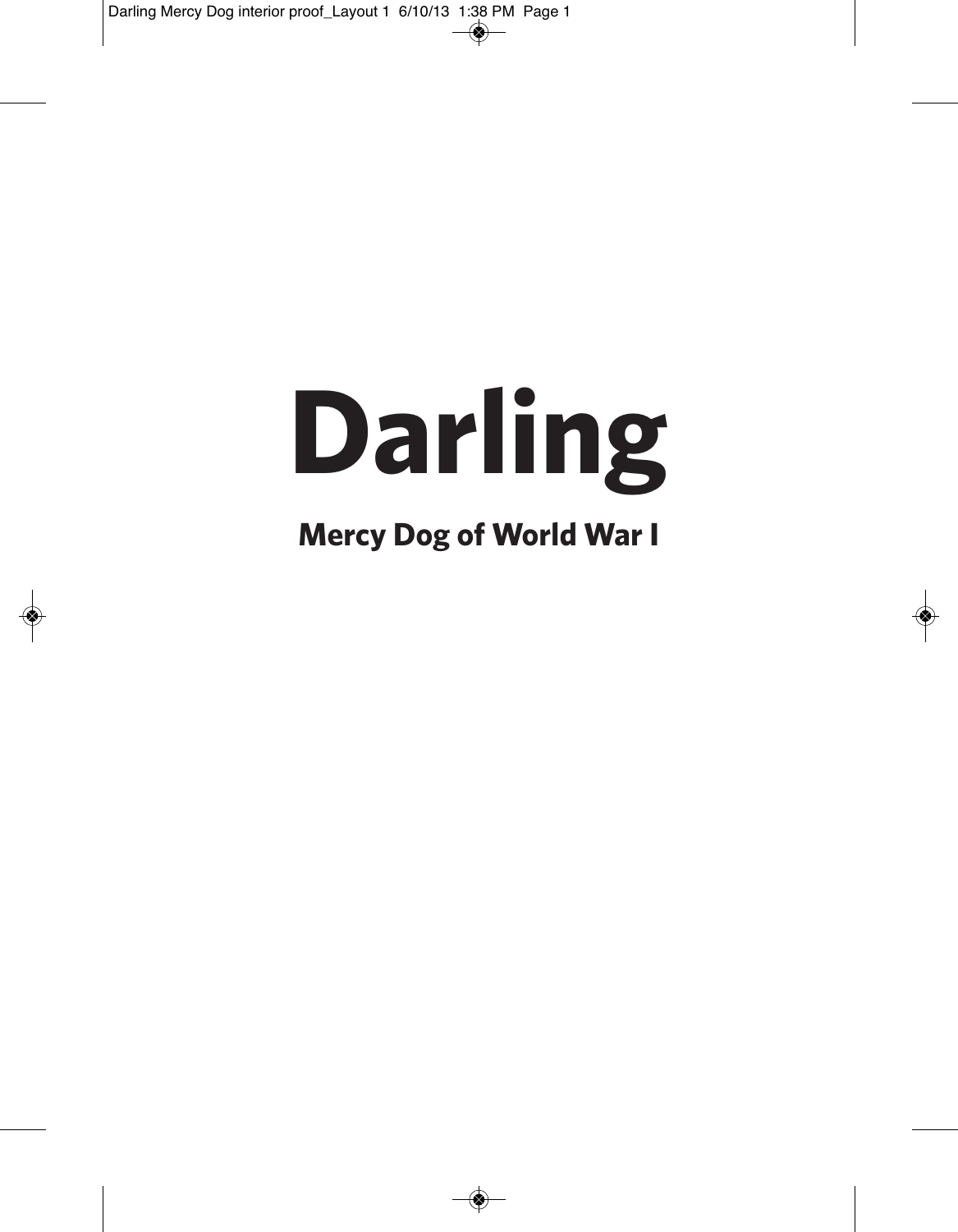Darling Mercy Dog interior proof\_Layout 1 6/10/13 1:38 PM Page 2<br>
-

◈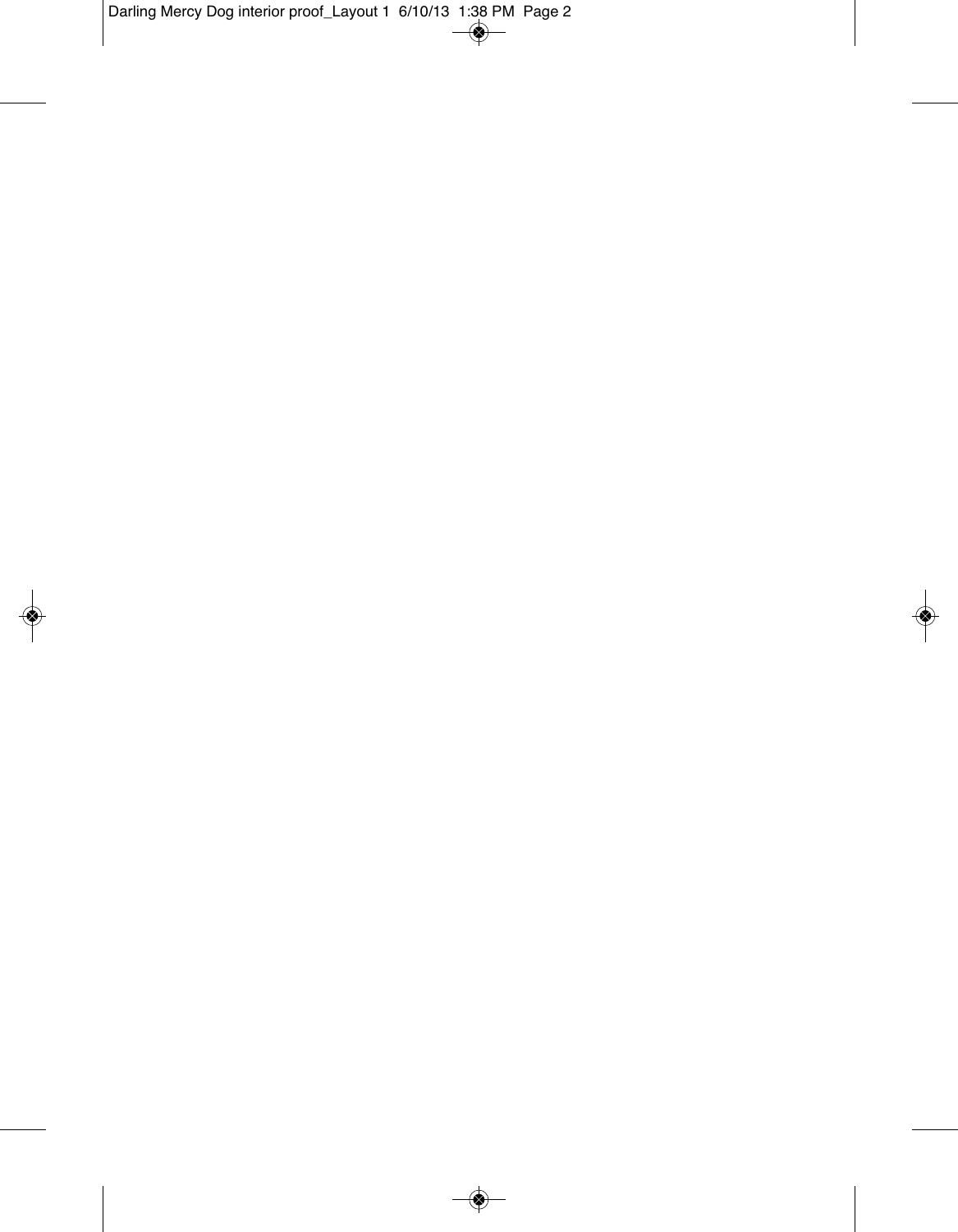Darling Mercy Dog interior proof\_Layout 1 6/10/13 1:38 PM Page i

# **Darling Mercy Dog of World War I**

Written by Alison Hart Illustrated by Michael G. Montgomery

'REE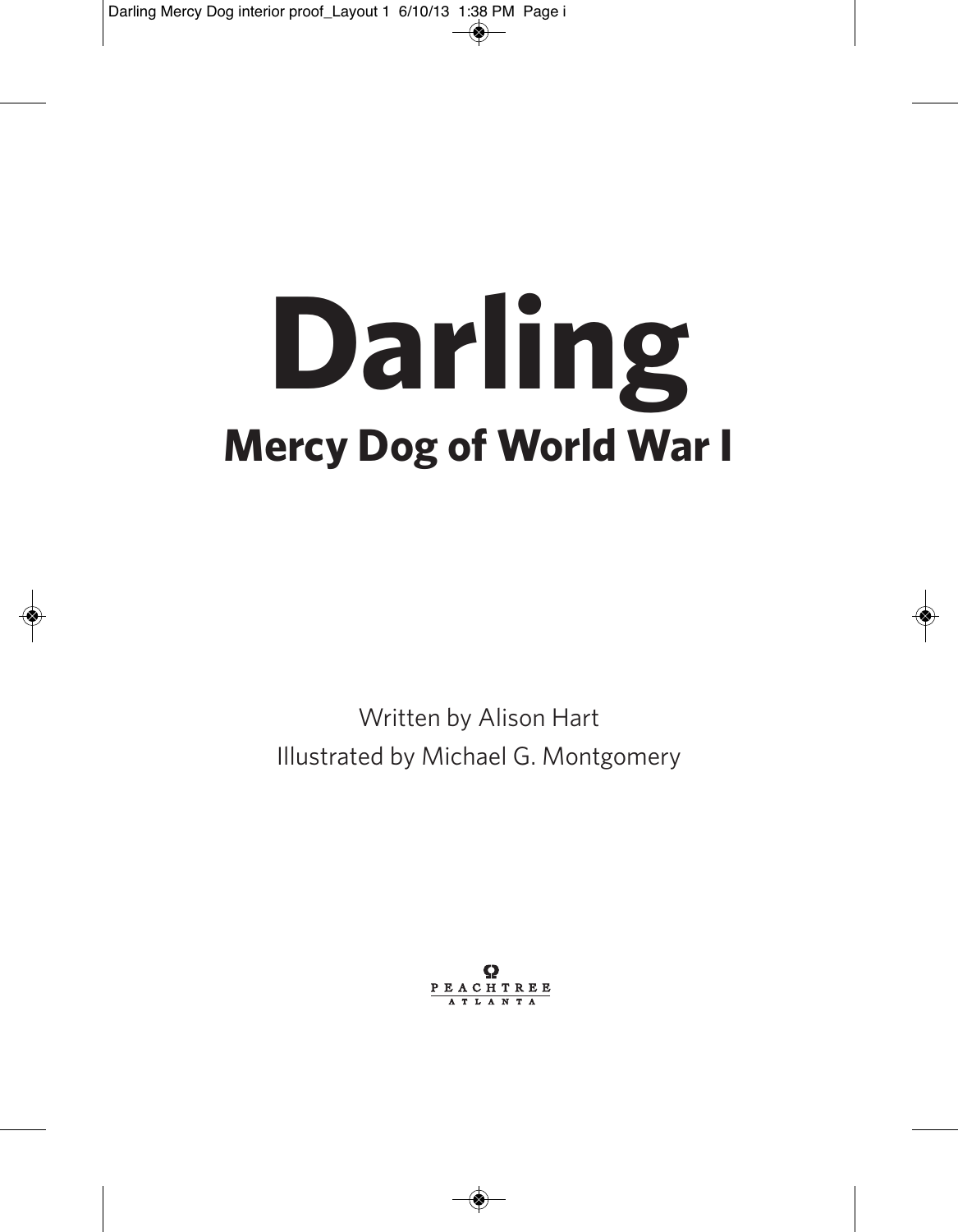Darling Mercy Dog interior proof\_Layout 1 6/10/13 1:38 PM Page ii

#### $\Omega$

Published by PEACHTREE PUBLISHERS 1700 Chattahoochee Avenue Atlanta, GA 30318-2112 www.peachtree-online.com

Text © 2013 by Alison Hart Illustrations © 2013 by Michael Montgomery

All rights reserved. No part of this publication may be reproduced, stored in a retrieval system, or transmitted in any form or by any means—electronic, mechanical, photocopy, recording, or any other—except for brief quotations in printed reviews, without the prior permission of the publisher.

Cover design by Nicki Carmack Book design by Melanie McMahon Ives

The cover illustration was rendered in oil; interior illustrations in pencil

Printed in June 2013 in the United States of America by RR Donnelley & Sons in Harrisonburg, Virginia 10 9 8 7 6 5 4 3 2 1 First Edition

Library of Congress Cataloging-in-Publication Data

Hart, Alison, 1950- Darling, mercy dog of World War I / by Alison Hart. pages cm Summary: In Cosham, England, in 1917, Darling, a mischievous collie, must leave the children who love her when she is chosen for training as a mercy dog, seeking out injured soldiers on the battlefield and leading medics to them. ISBN-13: 978-1-56145-705-2 / ISBN-10: 1-56145-705-1 1. Collie—Juvenile fiction. 2. Search dogs—Juvenile fiction. [1. Collie—Fiction. 2. Search dogs—Fiction. 3. Dogs—War use—Fiction. 4. Soldiers—Fiction. 5. World War, 1914-1918—Fiction.] I. Title. PZ10.3.H247Dar 2013 [Fic]—dc23

2012050991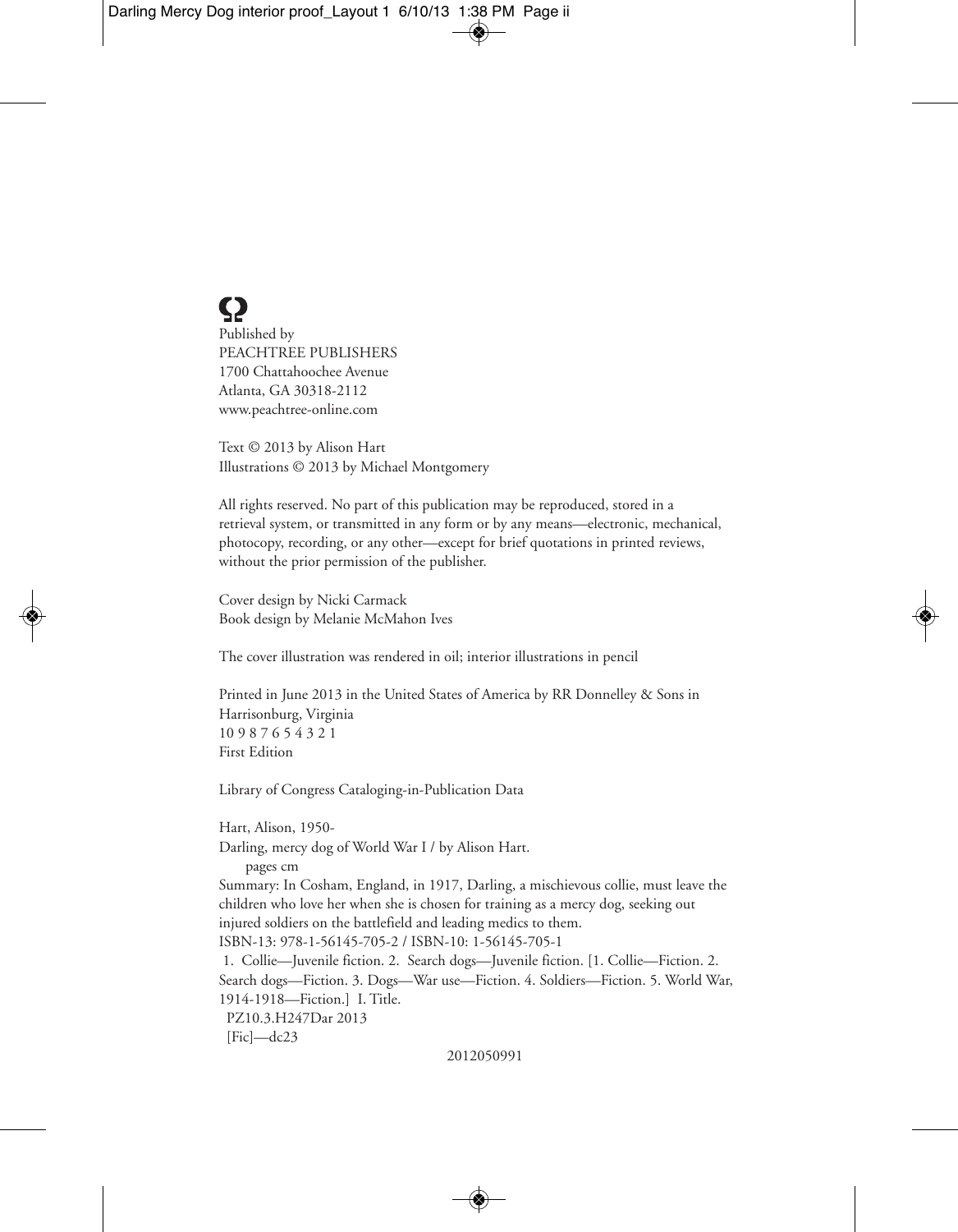*To all the brave and dedicated working dogs —A.H.*

◈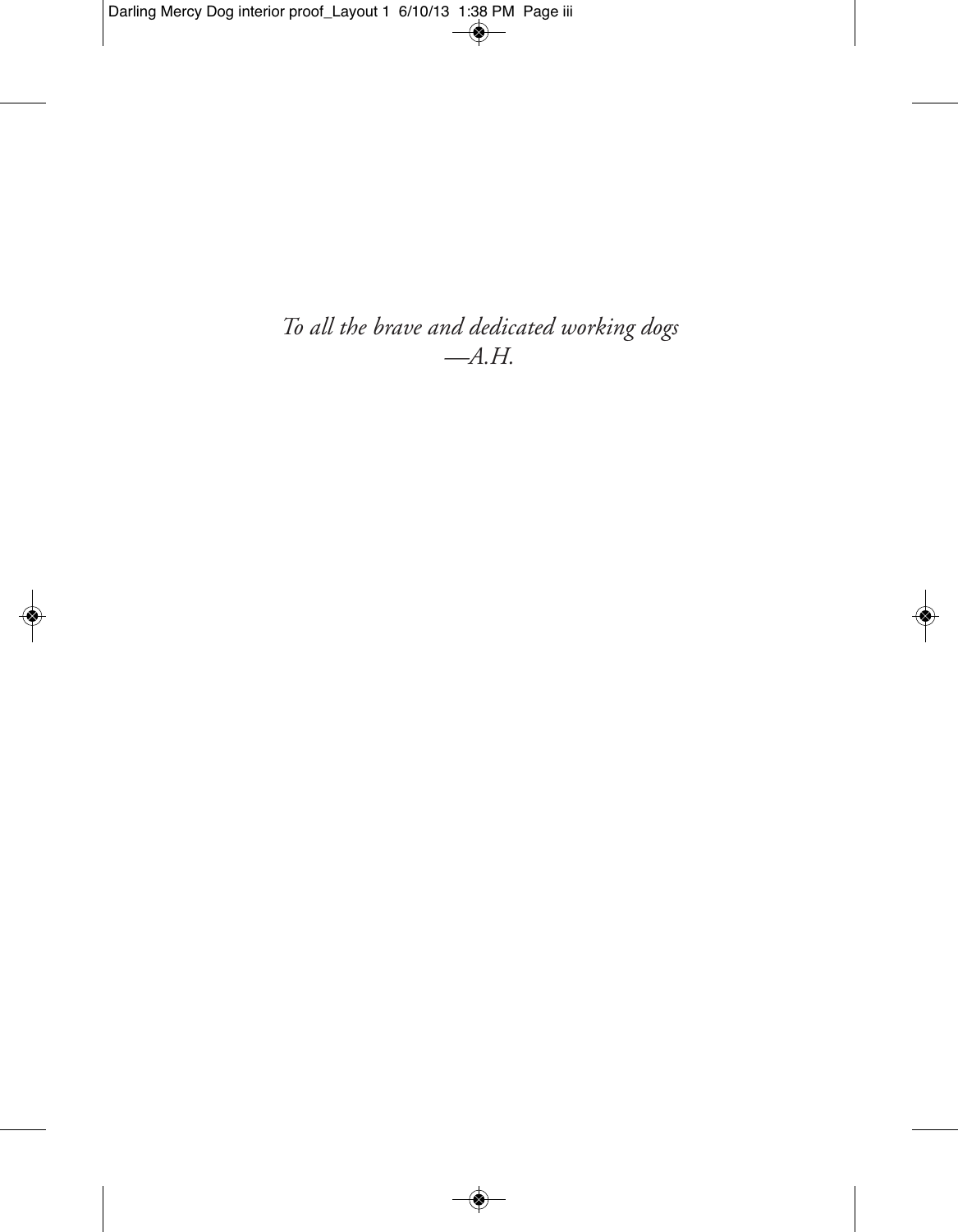Darling Mercy Dog interior proof\_Layout 1 6/10/13 1:38 PM Page iv<br>  $\bigcirc$ 

◈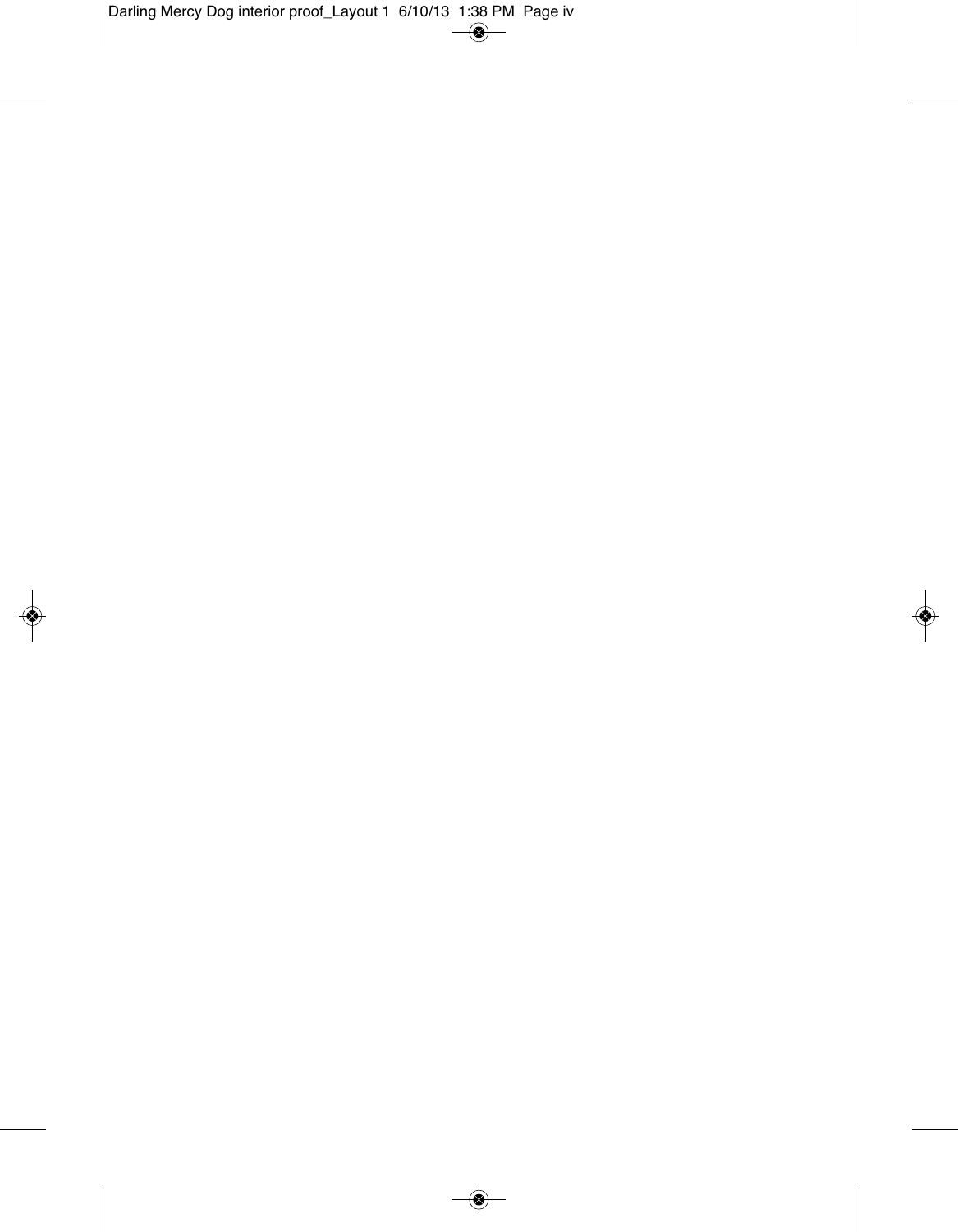Darling Mercy Dog interior proof\_Layout 1 6/10/13 1:38 PM Page 1



### **Chapter One**

February 1917

arling is going to be a nurse," Mistress Katherine said. I felt a tug on my collar as she pulled me toward her.

"Darling is going to be a soldier!" Master Robert declared. A harder tug yanked me toward him.

Katherine set a pretend nurse's cap on my shaggy head. "The British soldiers need Darling to care for their wounds," she insisted.

"No, silly goose." Robert whisked away the cap and replaced it with a heavy helmet. "She will be in the trenches on the Front, fighting."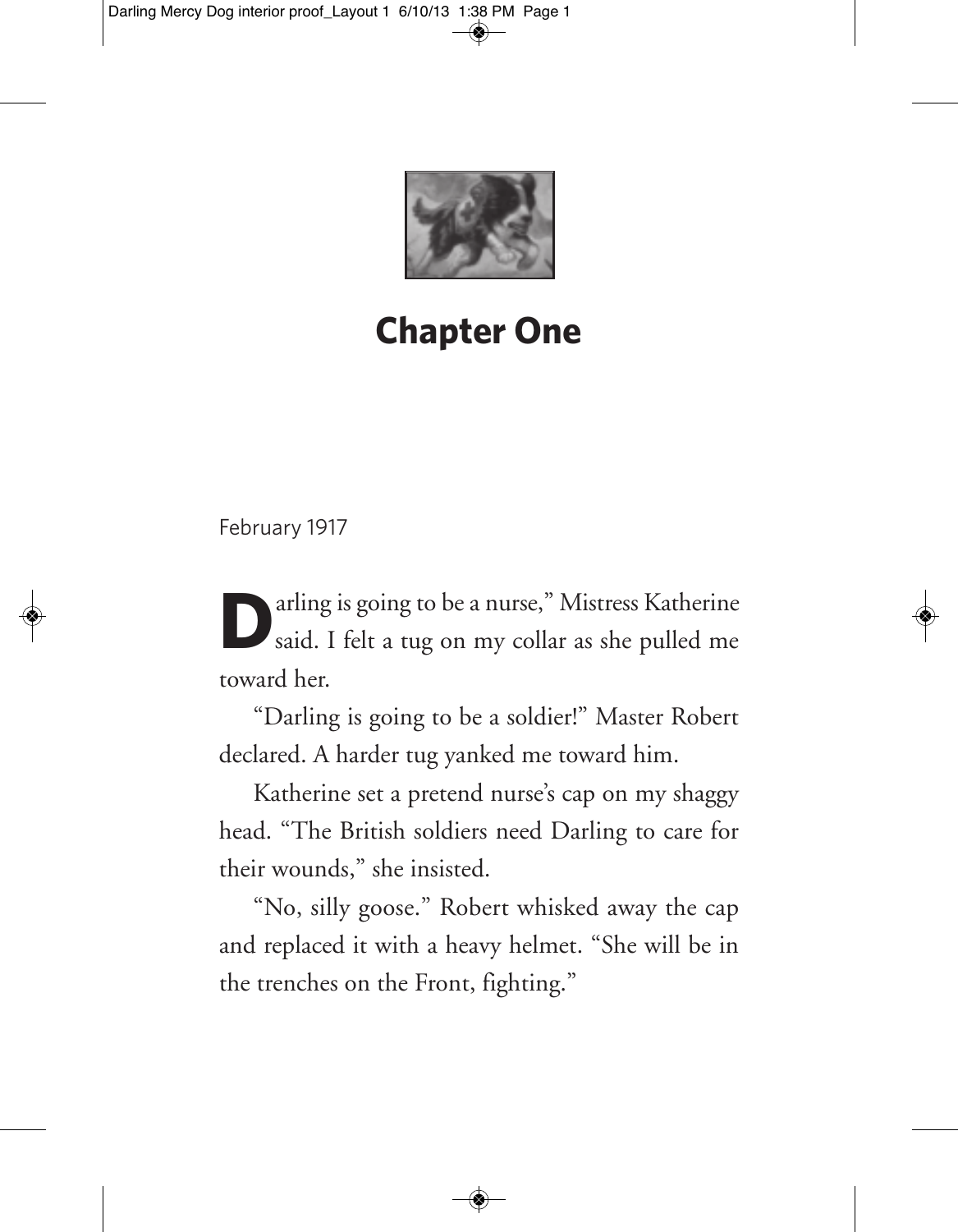Darling Mercy Dog interior proof\_Layout 1 6/10/13 1:38 PM Page 2



The three of us were in the fenced yard behind "home," a small brick house in the village of Cosham in England. A pigeon flew from the eaves and flapped over my head. I leaped up, trying to catch it, and the helmet toppled to the ground.

Katherine grinned. "See? Darling doesn't want to be a soldier." She reached for the nurse's cap, still in Robert's hand. "Give it to me, please."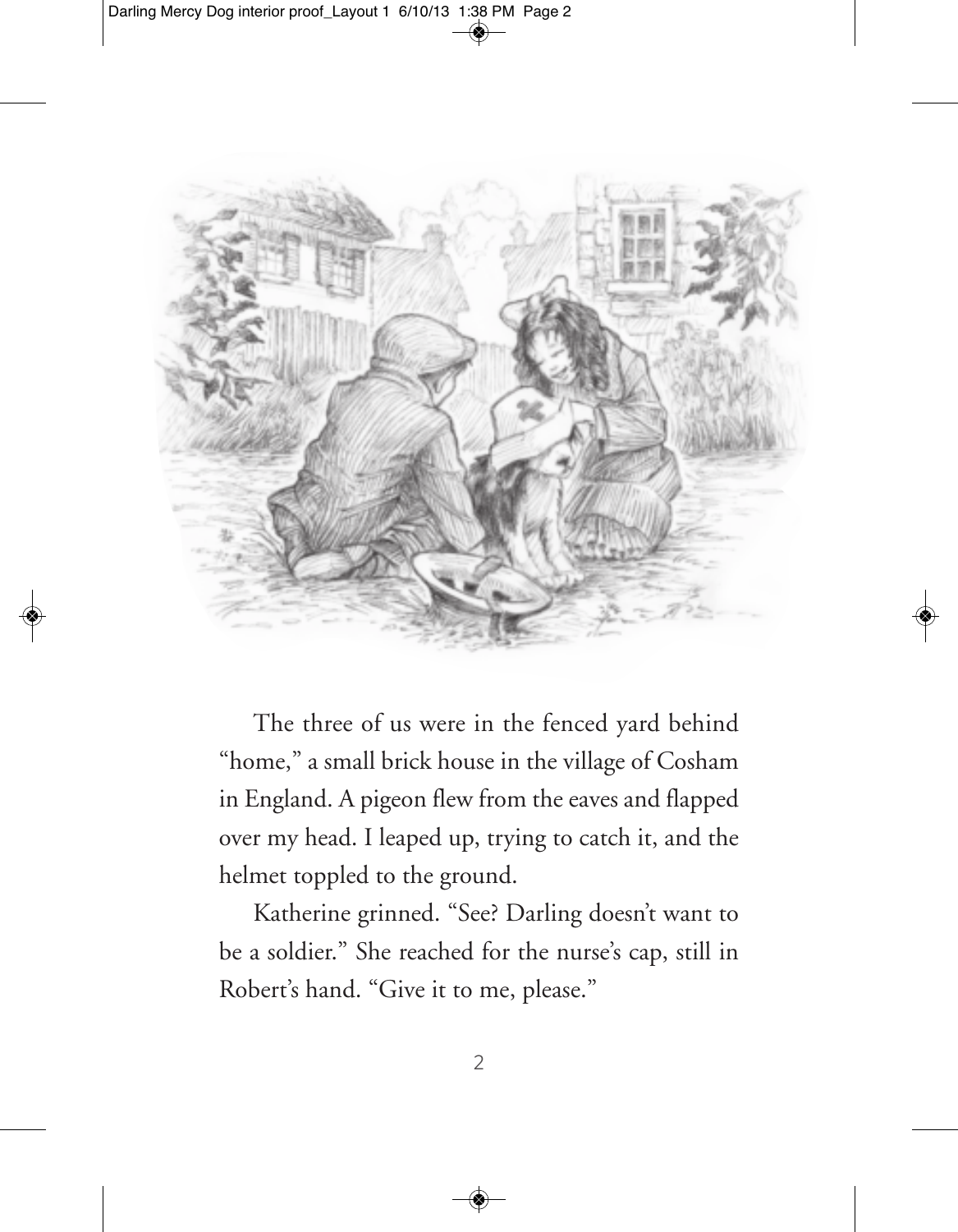Darling, Mercy Dog of World War I

"Never." Robert tossed the cap into the rosebush. "She will be a sergeant, like Father."

"Oh, you brute! Mummy!" Katherine hollered as she ran for the back door.

Another pigeon fluttered from the eaves. I jumped, and it soared upward. Ears pricked, I raced after the bird as it glided over the picket fence. I dove beneath the rosebush. The thorns snagged my fur but couldn't get through the thick rough of my coat. Working furiously, I widened the hole I had been digging for days.

"No, Darling." Robert grabbed my collar. "You mustn't run off. Father is leaving for France this morning. We have to say goodbye."

Dirt flew from beneath my paws. Tugging free from Robert's grasp, I crawled under the fence. Rags met me on the other side, his terrier whiskers bristling with excitement. We raced down the dirt lane. Pigeons burst from sidewalks and stoops, taunting us.

No pigeon could escape us! Rags and I darted right and left. Turning the corner, Rags led the way up High Street.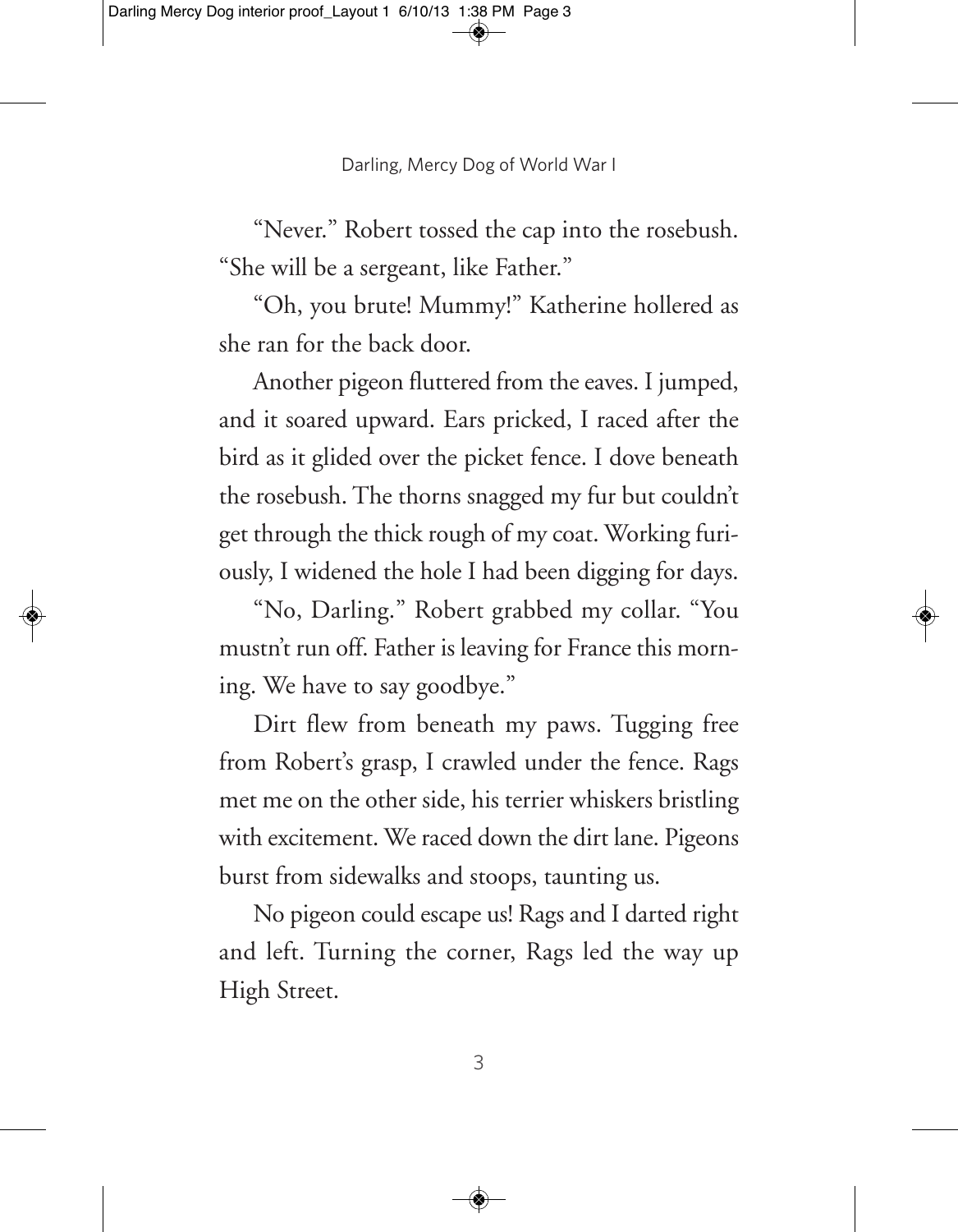#### Alison Hart

"Get outter the way, you mutts!" Cart wheels barely missed my paw. A burlap sack of last year's potatoes fell onto the walk in front of me. Thomas, the fruit seller's cob, whinnied. His hooves danced and his harness jingled as if he wanted to gallop away with us.

In the distance, I heard Robert and Katherine calling. But I was tired of playing soldier and nurse. Running free was too fun.

A horn honked as we crossed the cobbled road. Tires screeched. A cane whacked at my head. The baker's boy yelped as we wound around his legs. Rags zipped past the post office.

Sparky the postmaster's dog used to bark from the doorway when we went past. Sweet from the dress shop would chime in with her yips. *Where were they now?* Lately, Rags's and my barks were the only ones to be heard.

I lifted my muzzle in the air. The smell of meat and marrow teased my nose.

*The butcher's boiling bones!* We both knew what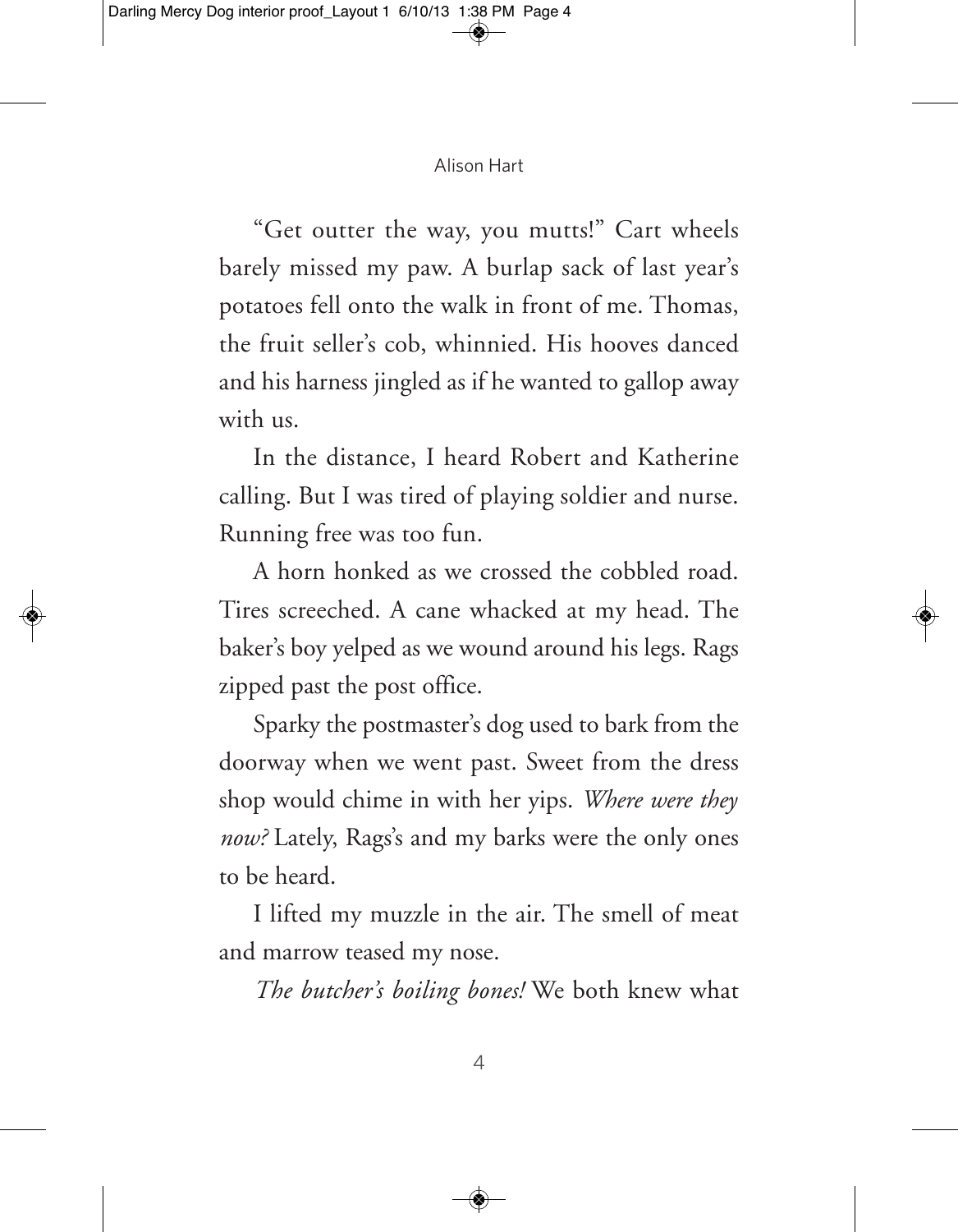Darling, Mercy Dog of World War I

that meant. Bones to steal. Bones to gnaw. Bones to bury.

Rags tossed a "hurry up" bark over his shoulders. Panting, we careened down Wayte Street and stopped at the back corner of the shop. A huge cast-iron kettle steamed over a wood fire. There was no sign of the apron-clad butcher and his cleaver.

Rags crouched in the shadows around the corner. I waited politely by the back door. My ears pricked when it creaked open.

"Aye, Darling, you artful beggar. Are you looking for a bit of a treat?" the butcher asked.

I sat back on my haunches and lifted my paws prettily.

Plucking two bones from the pot with bare fingers, he tossed them to me. "Don't be wasting them now. Times are hard since food's been rationed, and the winter's been so cold." He sighed. "I wish this bloody war would end."

Rags darted out, snatched a hot bone, and ran off. I barked a thank-you. Delicately, I picked up my bone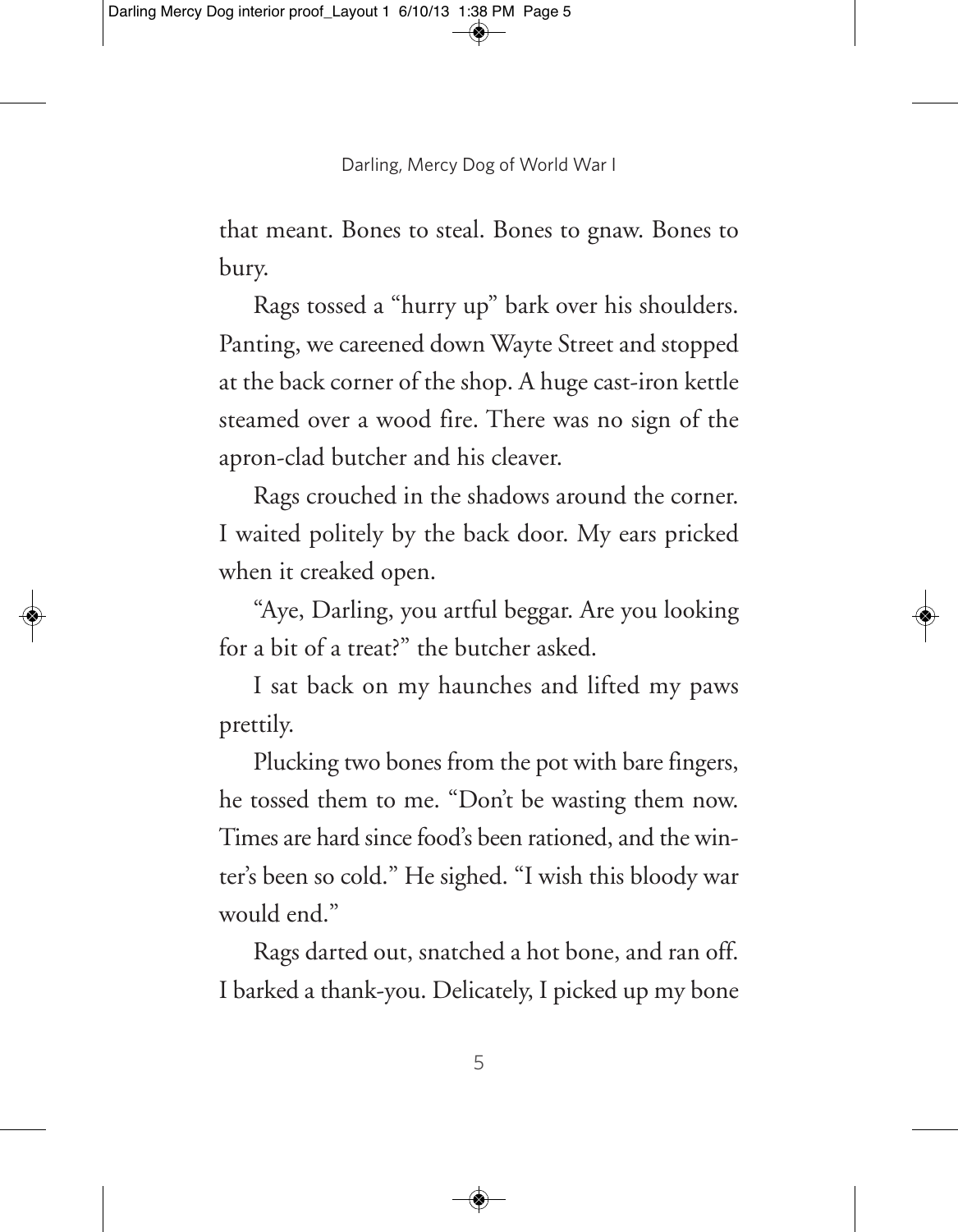#### Alison Hart

between my teeth so as not to get burned and trotted after him. He was hiding behind a barrel, gnawing greedily. Rags had grown wary of the police, who shot strays. Since he had no family, he was always hungry. I dropped my bone by his front paws. I knew he would bury it for later.

Leaving Rags to his treat, I made my way back to High Street. I *did* have a family. I thought of Robert and Katherine, calling after me. My heart tugged in the direction of home. But my nose pointed north to the sheep pasture just beyond the village.

Excitement made me trot briskly. Sheep were in my blood. My mum herded on a farm on the outskirts of Cosham. Before my new family had taken me home to live with them, I herded too.

Past the Railway Hotel, I broke into a run. Portsdown Hill rose in the distance. Sheep dotted the brown foothills like specks of snow. I dashed up the tram line. I heard clattering and clanking and looked over my shoulder to see the emerald green streetcar. It barreled toward me on its way over The Hill. I scooted off the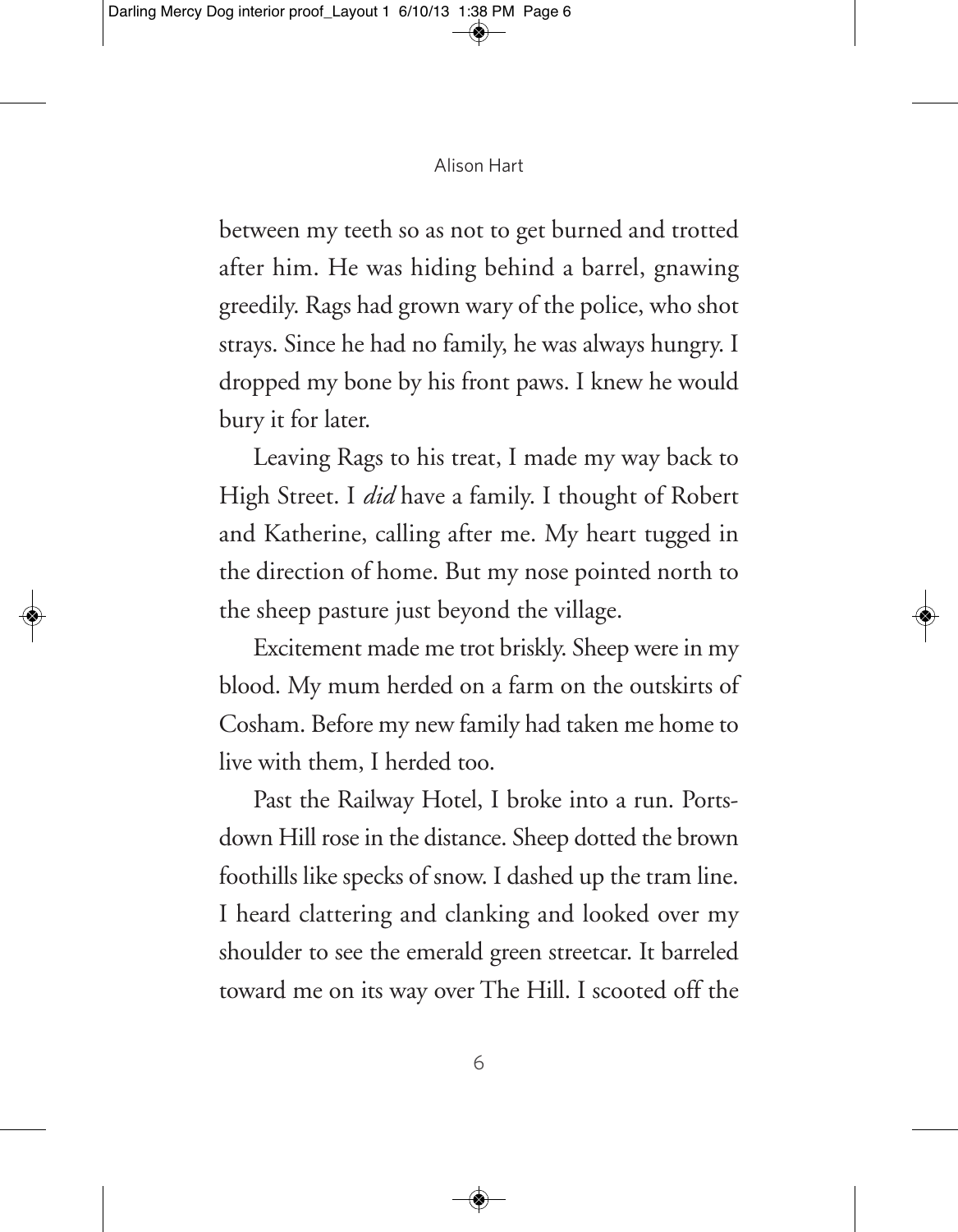Darling, Mercy Dog of World War I

tracks to let it pass. Sheep flowed away from the racket in a wave of white.

"Darling!"

"Oh, do be careful!"

Robert and Katherine stood on the other side of the tracks, waving and shouting. They had put on mittens and caps against the cold.

*Caught!* I trotted over the tracks toward my children. My tail was tucked. My ears drooped as I tried to look sorry for running off. Katherine and Robert hurried toward me.

"Naughty girl!" Robert tied a rope to my collar. "It's a wonder Farmer James hasn't shot you. We must hurry now and get to the train station. Father is shipping off for France."

"Even though he shouldn't go to war." Katherine sounded like Mum. She pulled me close and made sure the knot in the rope was tight. "Father is simply too old. Come along, Darling. Mummy's waiting at the train station with Baby. She's been weeping ever since Father volunteered."